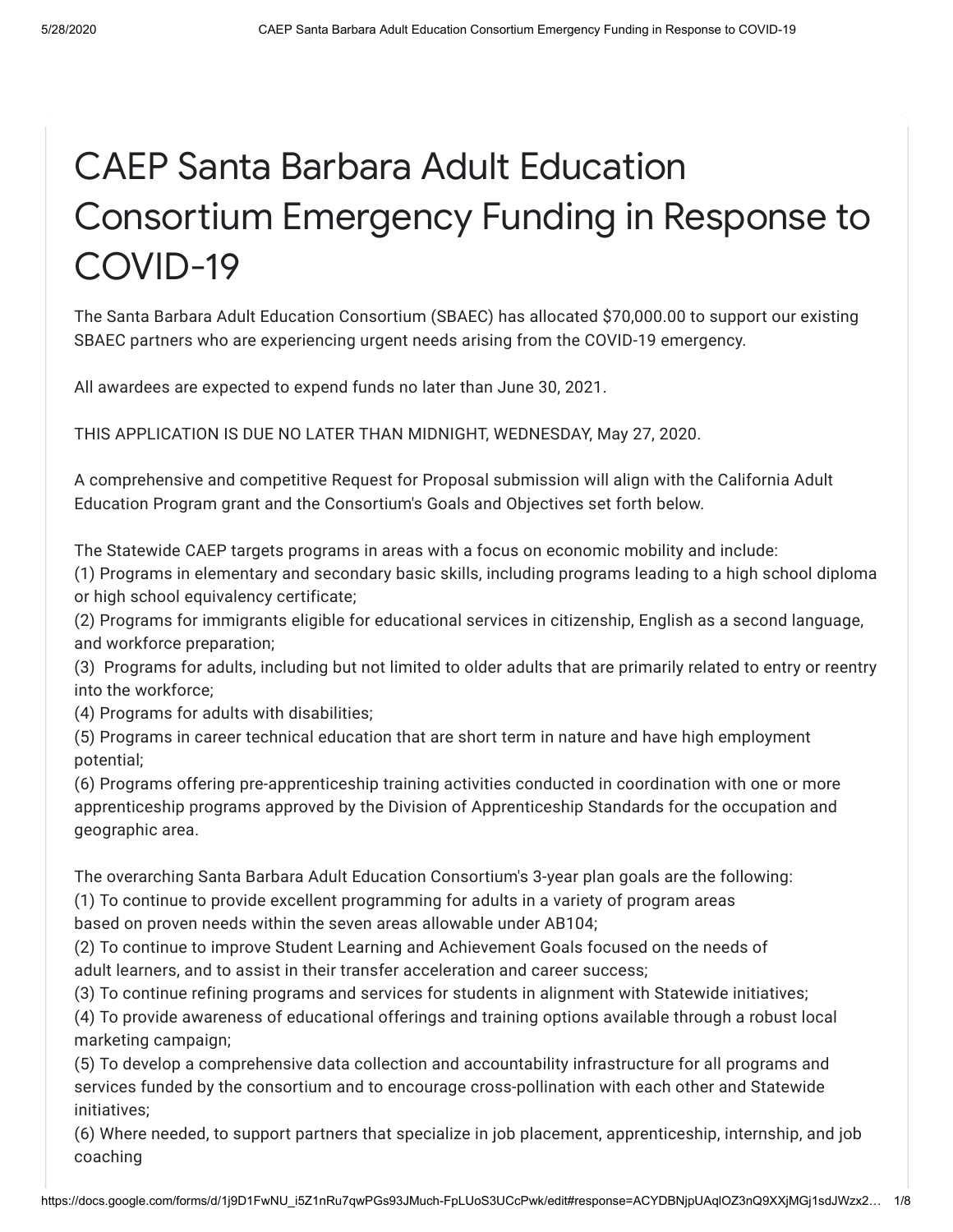| CAEP Fiscal Regulation for all Independent Contractors and External Partners: |  |  |
|-------------------------------------------------------------------------------|--|--|
|                                                                               |  |  |

(I) Indirect, for Profit, or Fringe Benefits are not allowable expenses and cannot be reimbursed.

(II) All Independent Contractors and External Partners must submit invoices to the CAEP Director for reimbursement.

| Are you an existing CAEP funding awardee? *       |
|---------------------------------------------------|
| Yes<br>M                                          |
| No                                                |
|                                                   |
|                                                   |
| Program Name*                                     |
| SBPL Adult Education Covid 19 Response Initiative |
|                                                   |
| Primary Contact Name*                             |
| Devon Cahill                                      |
|                                                   |
|                                                   |
| Primary Contact Email *                           |
| DCahill@SantaBarbaraCA.gov                        |
|                                                   |
|                                                   |
|                                                   |

Primary Contact Phone \*

805-564-5635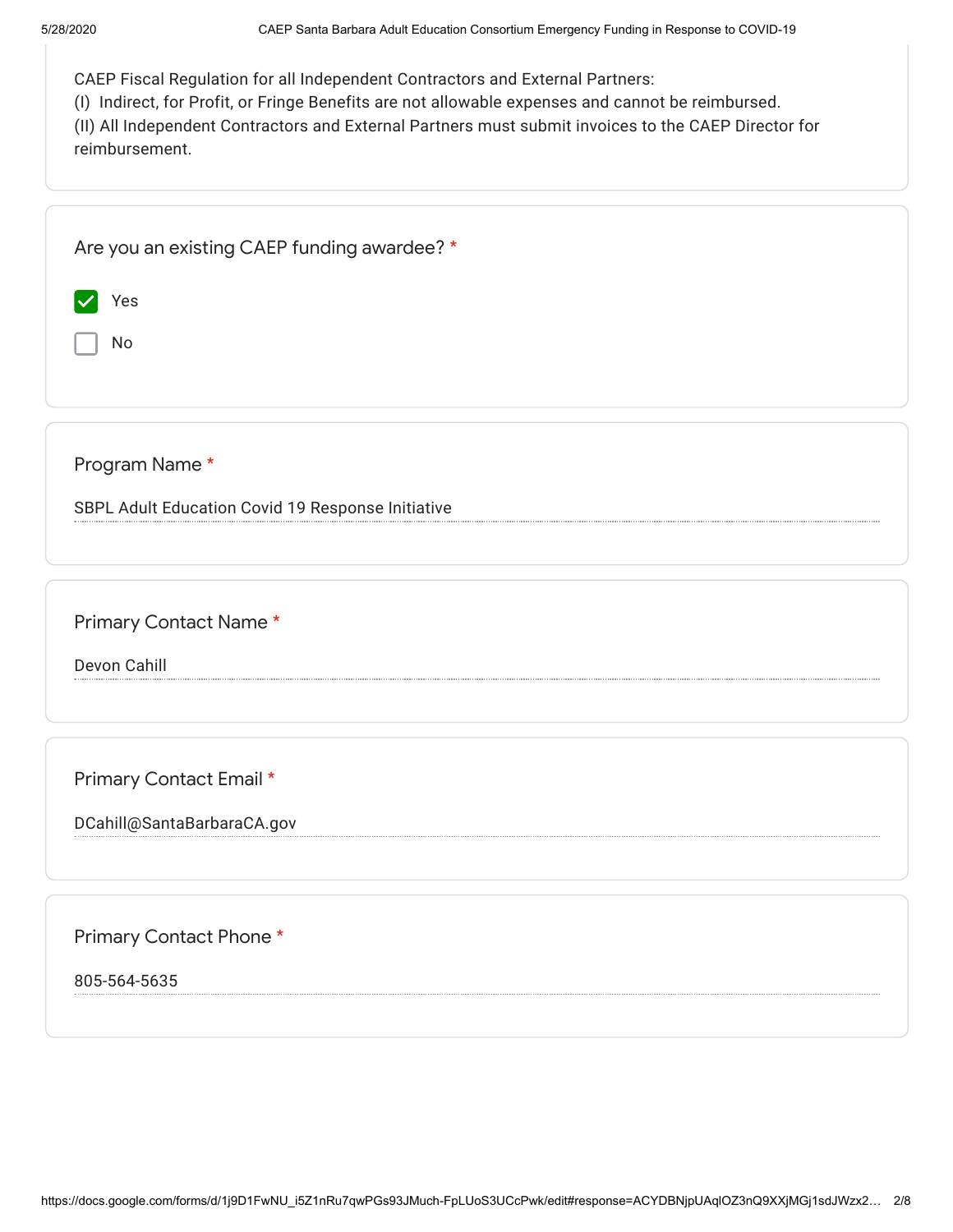| Applicable Noncredit Program Area *      |  |
|------------------------------------------|--|
| Adult Education (ABE, ASE, Basic Skills) |  |
| English as a Second Language/Literacy    |  |
| Adults in the Workforce                  |  |
| <b>Adults with Disabilities</b>          |  |
|                                          |  |

## 1. Executive Summary \*

Please provide an executive summary of your proposed plan. Describe goals and outcomes.

With California Adult Education Program (CAEP) funding, the Santa Barbara Public Library's (SBPL) Adult Education Program will add two new features that will help meet current needs as expressed by the community during the COVID-19 crisis by eliminating economic barriers.

(1) We will enhance our already established SBPL Works! workforce readiness program by enabling job seekers and employers to obtain free food safety certifications (including materials, course, and exam fees). To further facilitate this process, the library will give interested job seekers at its Central and Eastside library access to computers and internet while taking the requisite online ServSafe courses and exams for certification. All online courses are offered in English and Spanish and SBPL's bilingual staff will be on hand to help provide additional support. CAEP funding will also enable Library staff complete the ServSafe proctor training so that the Library can be a site for the ServSafe Food Manager exam. The program will also meet the needs of the community by employing the existing SBPL Works! one-to-one appointment model, which allows interested community members to schedule time to take the courses and exam that fits their schedule. After successful completion of the 2-hour ServSafe food handler course and examination, the student will immediately receive a handler certificate and card, which is valid for three years. The ServSafe manager exam is an 8-10 hour course and concludes with a 90 minute exam. With California Adult Education Program (CAEP) funding we will purchase 100 ServSafe Food Handler and 20 ServSafe Food Managers courses with the goal of distributing them by the end of the grant period.

(2) We will add 10 fully equipped WiFi hotspots and make them available specifically to patrons participating in SBPL's Adult Education Program. During the COVID-19 Crisis, we have worked hard to turn all of our services outward via technology, but quickly discovered that those in most need of our services often do not have access to the internet. Having a reserve of WiFi hotspots available to lend to Adult Education learners and clients will help remove the economic barrier to accessing our remote services.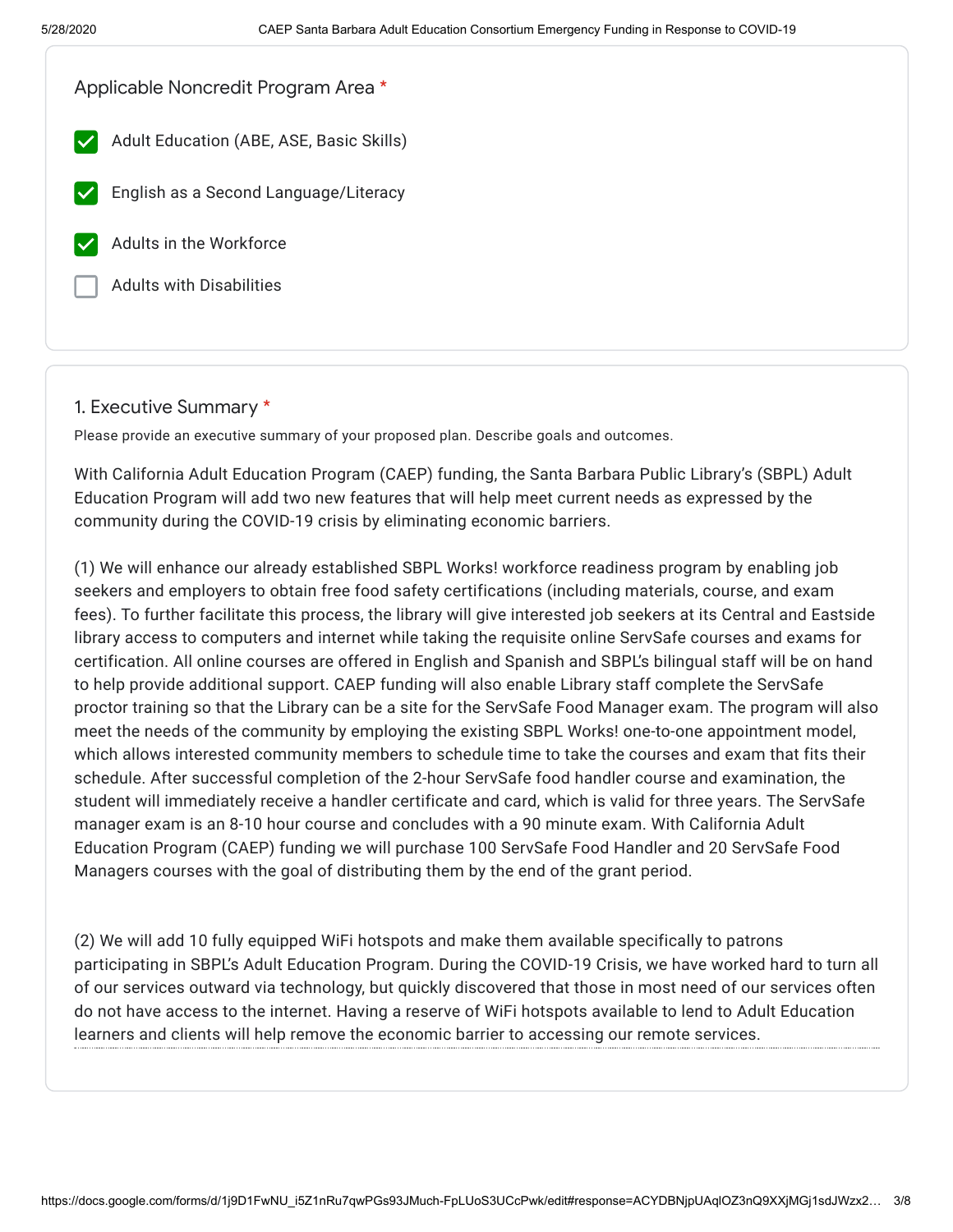## 2. Justification \*

Please justify the impact and need for emergency fiscal support.

The COVID-19 crisis has severely impacted food service workers in Santa Barbara and left many without the financial means to meet California requirements for certification necessary to qualify for new positions. The proposed program will help eliminate that barrier for those most in need in Santa Barbara's most vulnerable communities.

Proper food safety is even more valuable to our community as we phase in reopening because it provides basic knowledge of the causes of food poisoning and ways to prevent it. Newly certified handlers will also be current with "new practices and techniques" on proper food handling that are emerging in the wake of the pandemic. Additionally, having the certification in hand will help the transition back into the workforce as workers will be ready to start in their new positions immediately.

This program will also support impacted business owners who are struggling to pay for educational materials and certifications for their staff.

The COVID-19 crisis has also exposed limited access to the internet as a barrier to our remote services. Many learners in our Adult Literacy program and clients seeking help with workforce readiness concerns cannot access our services during the shelter in place order. This is a double whammy for those who are already struggling financially and can't access Adult Education services when they most need them. By making 10 fully equipped WiFi hotspots available specifically to Adult Education patrons, we can increase access to these crucial services to our most vulnerable in Santa Barbara and give them the skills they need to become fuller selves, fuller family members, and fuller members of our community.

## 3. Alignment \*

Please describe how additional funds will further the Consortium's goals and objectives.

Through this project, SBPL will be able to work toward CAEP's stated goals by (1) providing excellent programming for adults in a variety of program areas based on proven needs within the seven areas allowable under AB104; (2) To continue to improve Student Learning and Achievement Goals focused on the needs of adult learners, and to assist in their transfer acceleration and career success; (3) To continue refining programs and services for students in alignment with Statewide initiatives; (4) To provide awareness of educational offerings and training options available through a robust local marketing campaign; (5) To develop a comprehensive data collection and accountability infrastructure for all programs and services funded by the consortium and to encourage cross-pollination with each other and Statewide initiatives; (6) Where needed, to support partners that specialize in job placement, apprenticeship, internship, and job coaching through our signature one-to-one approach to meeting the needs of learners and job seekers.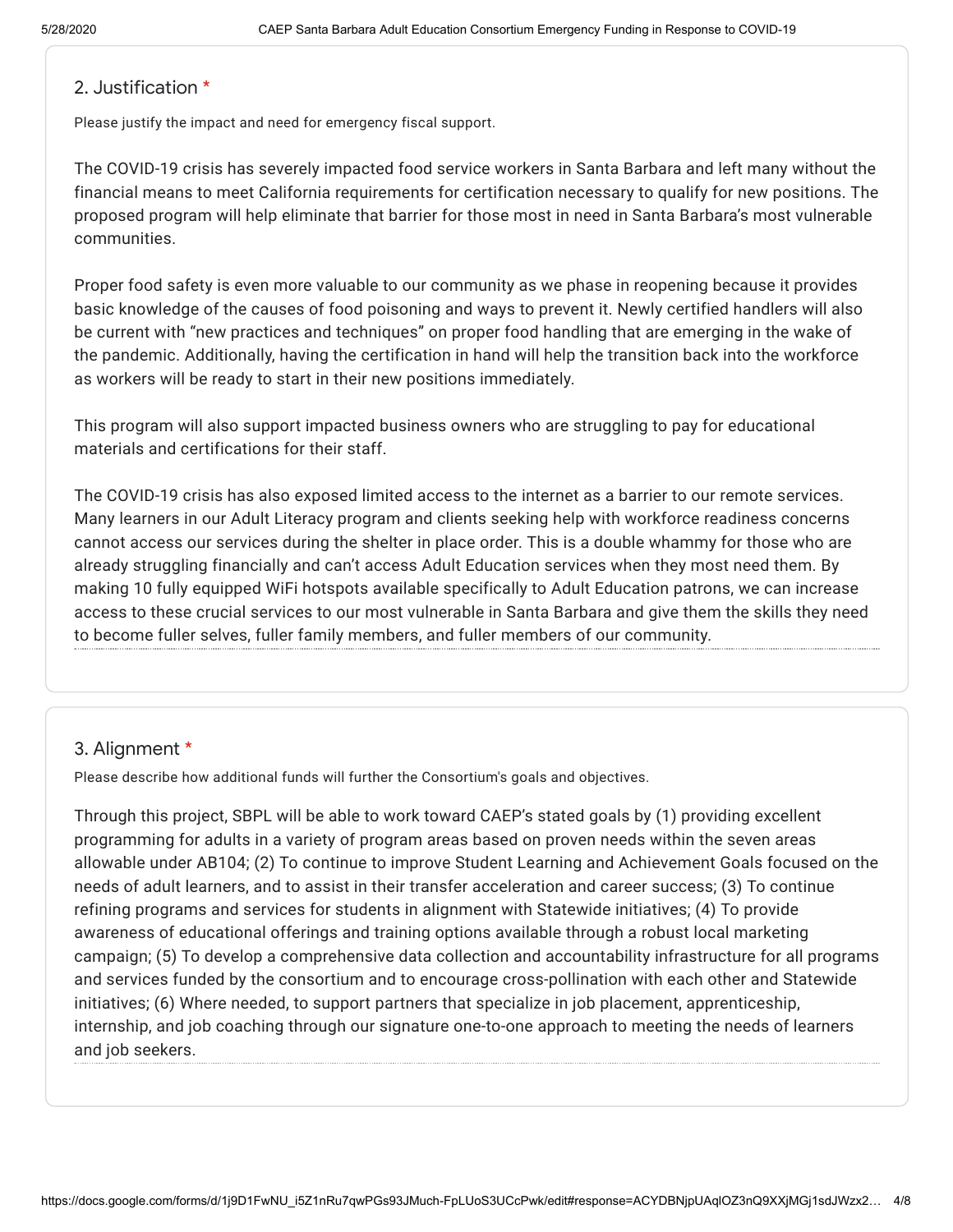# 4. Activity Chart \*

Please use Activity Chart provided in the link under the instructions and email to [sbaebg@gmail.com](mailto:sbaebg@gmail.com). The Activity Chart should outline your program's specific objectives and activities, along with a timeline for completion, the person/agency responsible, outcomes and data capture methods. Please attach additional pages if necessary. \*

I certify that the Activity Chart has been completed and emailed to **[sbaebg@gmail.com](mailto:sbaebg@gmail.com)** 

Total Budget Requested \*

\$20028.00

1000 (Instructional Salaries) \*

Total dollars requesting for INSTRUCTIONAL PERSONNEL (include 25% for BENEFITS in 3000 section below)

n/a

# 1000 Detail \*

Please provide a detailed budget for this category.

n/a

# 2000 (Noninstructional Salaries) \*

Total dollars requesting for PERSONNEL (include 25% for BENEFITS in 3000 section below)

n/a

# 2000 Detail \*

Please provide a detailed budget for this category.

n/a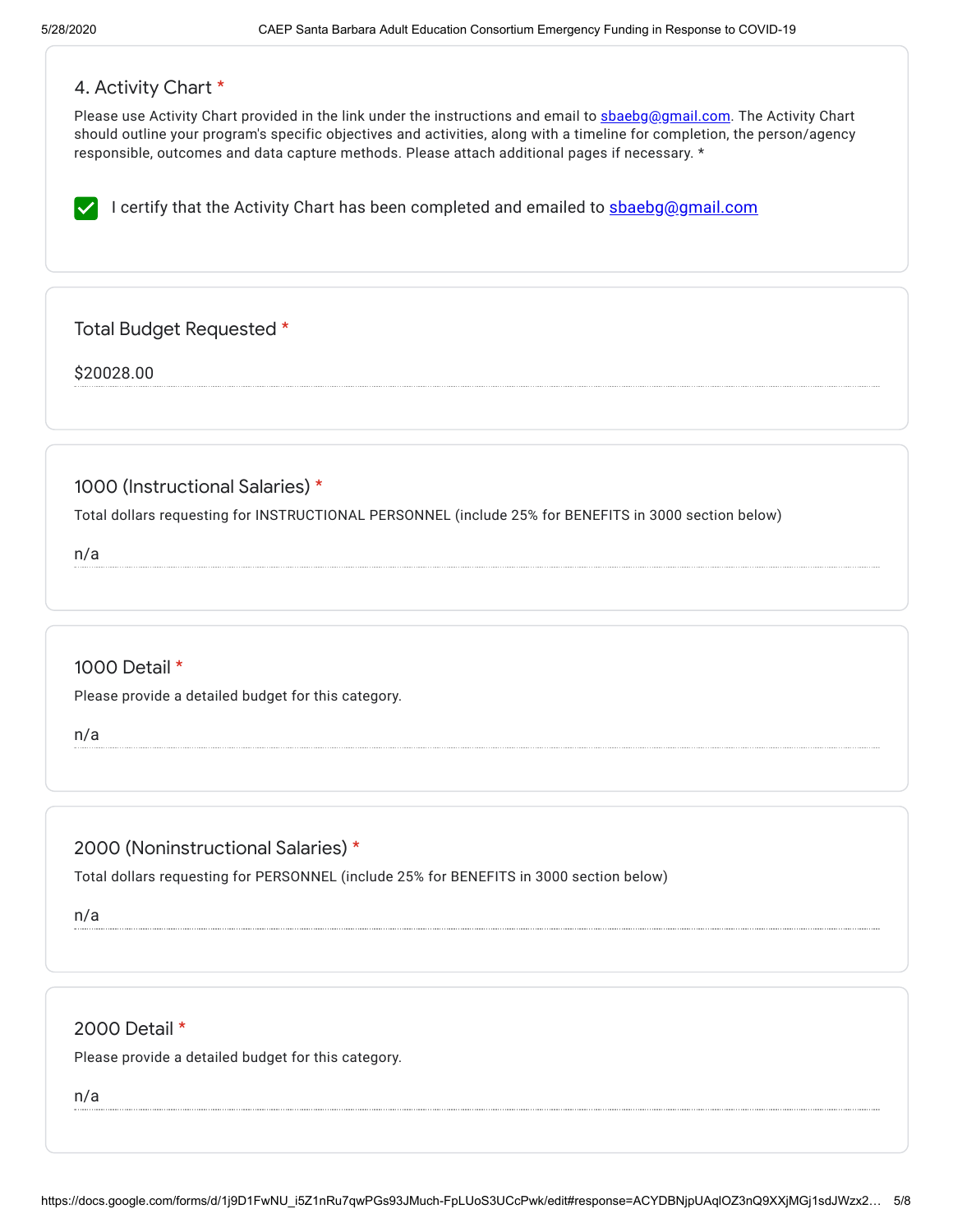# 3000 (Benefits from 1000 and 2000 categories) \*

Total dollars requesting for BENEFITS . The average benefit rate is 25%.

n/a

#### 4000 \*

Total dollars requesting for INSTRUCTIONAL SUPPLIES and NON-INSTRUCTIONAL SUPPLIES and Computer Software (not Hardware).

### \$11200.00

## 4000 Detail \*

Please provide a detailed budget for this category.

| Item                                                           |      | OTY Price          | Total |
|----------------------------------------------------------------|------|--------------------|-------|
| Radio Bronco Campaign                                          |      | 10 months 150 1500 |       |
| ServSafe Food Handle® California Online Course & Assessment    | 100. | 15                 | 1500  |
| ServSafe® Manager Online Course - 7th Edition                  | 20   | 125                | 2500  |
| ServSafe® Mgr. Certification Online Exam Code                  | 25   | 36                 | 900   |
| 10 Devices \$40 (per month / 1 year) 4800<br>WiFi Hotspot Data |      |                    |       |

#### 5000 \*

Total dollars requesting for CONSULTANTS, MEETINGS, PROFESSIONAL DEVELOPMENT

\$6881.78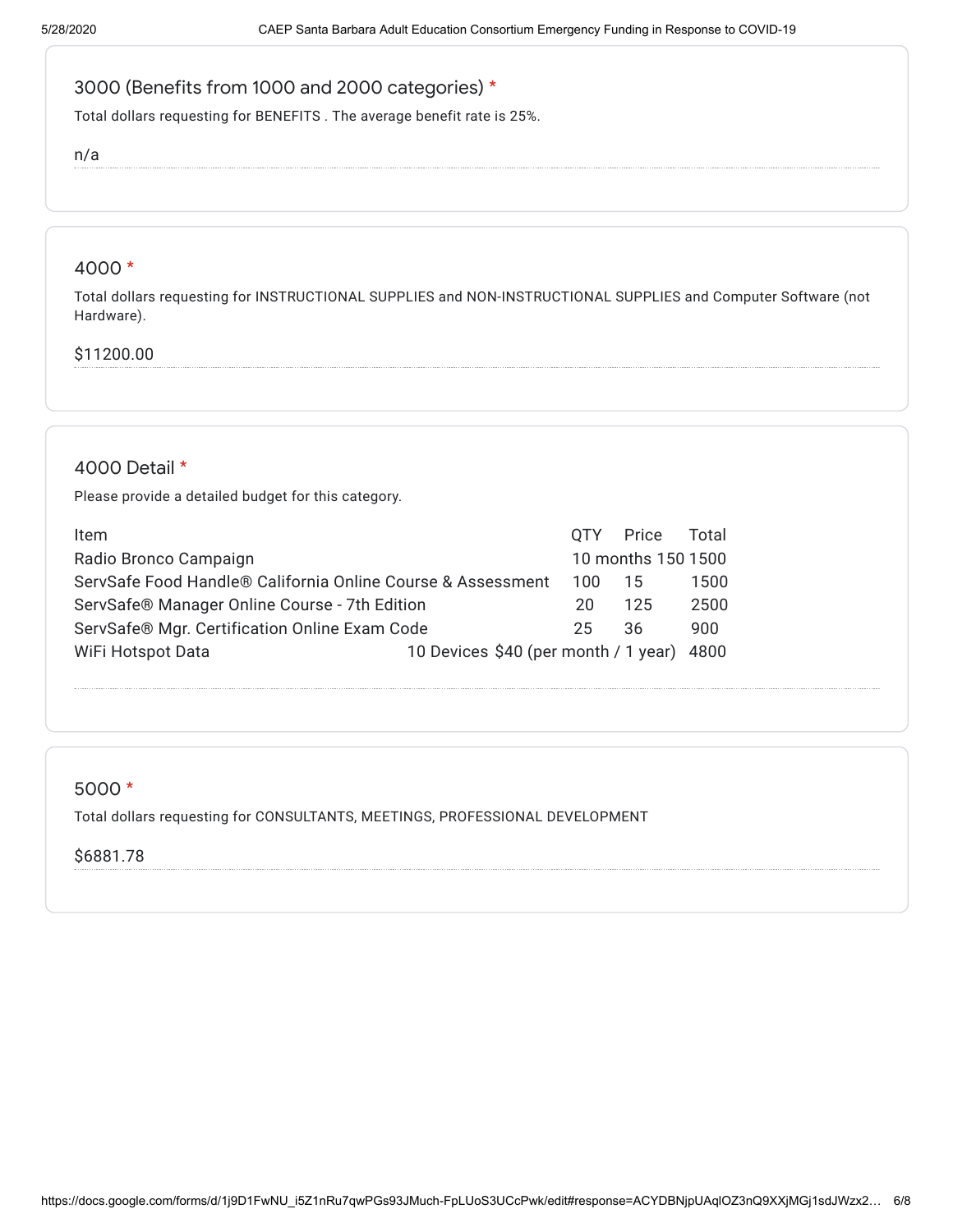# 5000 Detail \*

Please provide a detailed budget for this category.

| <b>Staff Proctoring Training</b> |      |       |         |
|----------------------------------|------|-------|---------|
| Item                             | QTY  | Rate  | Total   |
| <b>Adult Education Librarian</b> | 4    | 48.76 | 195.04  |
| <b>Library Tech</b>              | 4    | 43.89 | 175.56  |
| Librarian II                     | 4    | 51.11 | 204.44  |
| <b>Proctoring Exam</b>           |      |       |         |
| Item                             | 0TY. | Rate  | Total   |
| <b>Adult Education Librarian</b> | 6    | 48.76 | 292.56  |
| Library Tech                     | 6    | 43.89 | 263.34  |
| Librarian II                     | 6    | 51.11 | 306.66  |
|                                  |      |       |         |
| Initiative Facilitation          |      |       |         |
| Item                             | OTY  | Rate  | Total   |
| <b>Adult Education Librarian</b> | 26   | 48.76 | 1267.76 |

Library Tech 52 43.89 2282.28 Librarian II 26 51.11 1328.86

# 6000 \*

Total dollars requesting for CAPITAL OUTLAY (Computer Hardware)

#### \$2000.00

# 6000 Detail \*

Please provide a detailed budget for this category.

| Item          | 0TY | Price | Total |
|---------------|-----|-------|-------|
| WiFi Hotspots | 10  | 200   | 2000  |